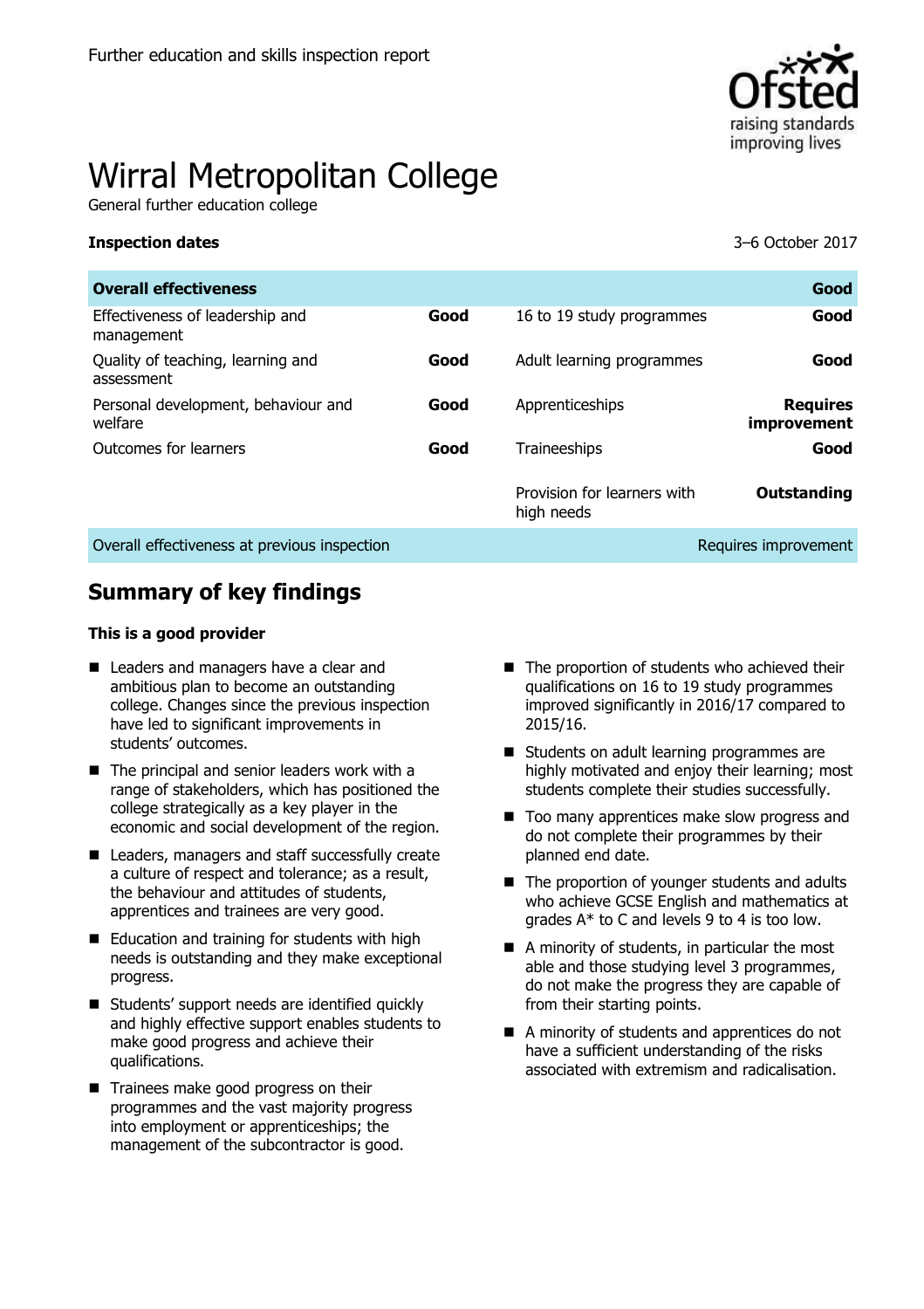

# **Full report**

### **Information about the provider**

- Wirral Metropolitan College is a general further education college serving the borough of Wirral, the largest borough in Merseyside. The college provides education and training in a wide range of vocational areas for post-16 students. At the time of inspection there were approximately 1,800 students on 16 to 19 study programmes, 2,000 studying adult learning programmes, 760 apprentices and 65 traineeships.
- The borough of Wirral has a population of around 321,000. The borough has some of the poorest wards in the country, which are to the east of the borough compared to moreaffluent wards towards the west. The proportion of learners aged 16 to 18 achieving five GCSEs at grades A\* to C or levels 9 to 4 including English and mathematics is above the national rate. In 2016/17 over half of students aged 16 to 18 enrolled at the college were from areas linked to high deprivation.

# **What does the provider need to do to improve further?**

- Rapidly increase the proportion of apprentices who complete their programme by their planned end date by:
	- ensuring that the college has reliable systems for checking apprentices' progress, thus enabling effective action to be taken when apprentices' progress is slow
	- taking into account apprentices' prior knowledge and skills when planning learning and training to enable apprentices to acquire new skills and knowledge at a level of which they are capable
	- setting apprentices clear, detailed targets and ensuring that reviews are thorough and accurate so that apprentices know what progress they have made and what they need to improve further.
- Improve further the English and mathematics skills of students, apprentices and trainees by planning lessons and activities which take into account the levels they have already reached in these subjects to extend their learning.
- Improve the proportion of students who achieve GCSEs in mathematics and English at grades A\* to C and 9 to 4.
- Use the information on students' starting points to plan lessons that enable all students to make the progress of which they are capable, in particular for the most able students and those on 16 to 19 study programmes at level 3.
- Ensure that all students and apprentices have a good understanding of the risks associated with extremism and radicalisation.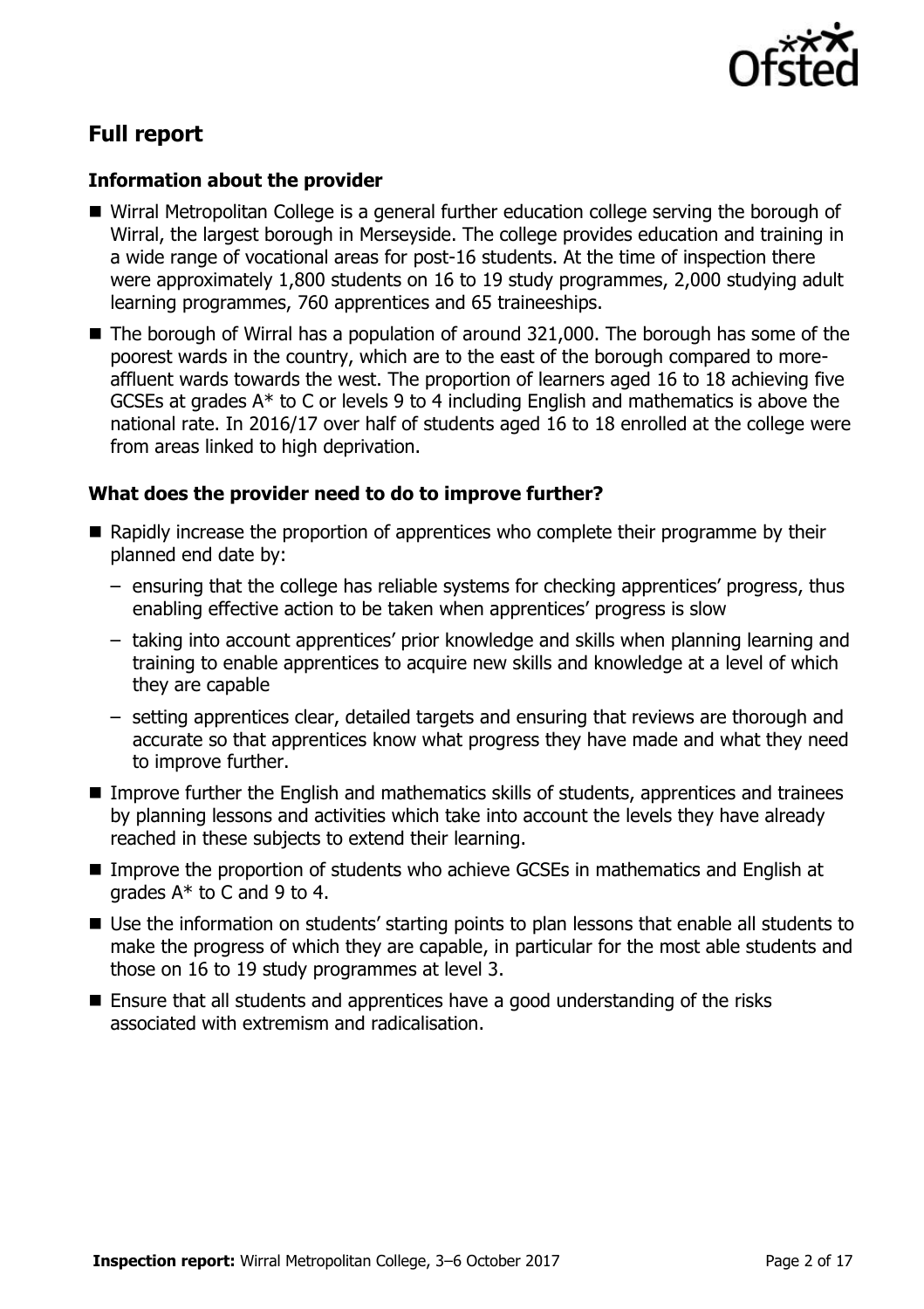

# **Inspection judgements**

#### **Effectiveness of leadership and management Good**

- Leaders and managers have a clear vision and aspiration to become an outstanding college. Staff are committed to improving outcomes for students and are enthusiastic about the change in culture since the previous inspection. A greater focus on accountability and the continuous improvement of staff performance has led to significant improvements in the proportion of students who achieve their qualifications.
- Leaders and managers focus increasingly on improving teaching and learning to ensure that all students from this economically diverse community have opportunities to learn and progress to employment, further education or apprenticeships. For example, they successfully engage young people in Wirral who are not in education, employment or training in traineeships and the 'progression to further education' programme.
- The principal and her senior team's shrewd and insightful strategic decisions position the college as a key player in the economic and social development of the Wirral. They work tirelessly with a range of external stakeholders including the Liverpool combined authority, Wirral local authority and the Liverpool city region local enterprise partnership to develop very effective relationships. These relationships are vital in identifying future skill demand. As a result, leaders and managers maximise opportunities for the communities and employers that they serve to prosper and increase social mobility.
- Leaders and managers have a comprehensive knowledge of the future skill requirements of employers in Greater Merseyside. They use this labour market intelligence to plan the curriculum carefully to meet these skill requirements. Senior managers refine and adapt the curriculum to provide opportunities for their communities to develop skills for employment. For example, the new science, technology, engineering and mathematics centre at the Twelve Quays campus will be integral to developing the skills needed for the advanced manufacturing sector located at the nearby Wirral Waters.
- Since the previous inspection, senior managers have strengthened the performance management procedures to improve the quality of teaching and learning at the college. They use performance management processes effectively to ensure that staff adhere to the high expectations set by leaders and managers. Around one eighth of teaching staff and managers have left the college as a result of not meeting senior leaders' expectations.
- Leaders and managers have successfully implemented an effective teaching and learning strategy to improve the standard of education and training for students. They now have a good understanding of the strengths and weaknesses of teaching and learning at the college.
- Senior managers prioritise the management of subcontractors. They undertake regular meetings and observations to monitor the quality of provision. Consequently, students who receive education and training from these partners make good progress.
- Staff receive targeted support through carefully well-planned professional development opportunities that contribute to the improvement of students' achievement and experience at the college. However, managers acknowledge that apprentices and the most able level 3 students are not sufficiently challenged to achieve the skills and high grades of which they are capable.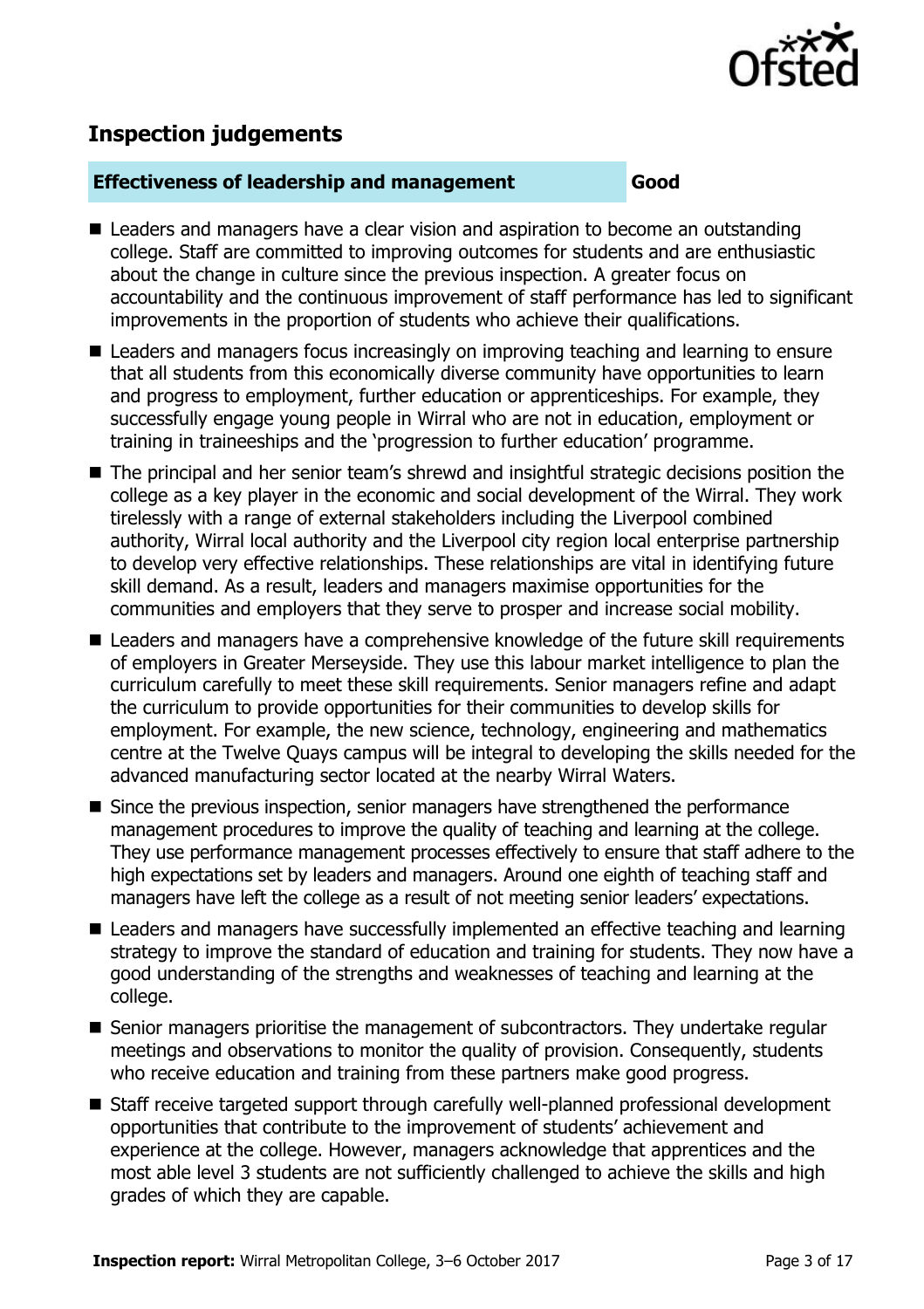

- Leaders and managers have implemented a clear framework to promote equality and celebrate diversity throughout the college. They develop clear priorities for each academic year to ensure that the principles of equality and diversity are met. The equality and diversity scrutiny committee have been successful in ensuring that key priorities are dealt with throughout the year. Consequently, key impact indicators such as reducing the achievement gap between male and female students have been achieved.
- Leaders and managers have developed a tutorial programme that captures the ethos of being a citizen in modern Britain successfully. Staff receive regular training on how to integrate the values of democracy, rule of law, individual liberty and mutual respect into vocational areas. Consequently, students are respectful and both they and staff promote the values and behaviours that senior managers and governors expect.
- While the self-assessment report for 2016/17 was accurate, the associated improvement plan does not clearly identify how the actions to improve the quality of teaching and learning will be achieved. Consequently, the governing body and managers at all levels throughout the college do not have an accurate understanding of the progress that is being made on improvement actions set out in the plan.
- Leaders' and managers' English and mathematics strategy is not having sufficient impact. Trainees, students and apprentices do not develop these skills sufficiently to help them gain the qualification levels of which they are capable.
- The operational management of the apprenticeship provision is not good enough. While the college has recently recruited a new manager, and a higher proportion of apprentices complete their programmes in the planned timeframe, this is still too low. Very few managers' actions to promote improvements have led to a demonstrable impact, due to their recent implementation. Managers place a disproportionate focus on the achievement of units as opposed to the development of skills to meet the exacting requirements of employers.

### **The governance of the provider**

- Governors bring to the board a breadth of knowledge and experience that supports the senior leadership team well to achieve their strategic and operational outcomes.
- Governors have a good understanding of the challenges that the college still faces to be an outstanding college. They provide challenge and support in equal measures in the pursuit of improving the standard of education and training at Wirral Metropolitan College. Governors have not requested sufficiently detailed information to enable them to evaluate, challenge and hold senior managers to account for the progress that students make on their programmes. This is particularly the case for apprenticeship provision.

# **Safeguarding**

- $\blacksquare$  The arrangements for safeguarding are effective.
- Leaders and managers implement and follow appropriate policies and procedures that are used well by managers and staff alike.
- Senior managers develop very effective relationships with external agencies to safeguard and to provide support swiftly to students at the college. They have particularly effective arrangements to support students who have been in the care of the local authority.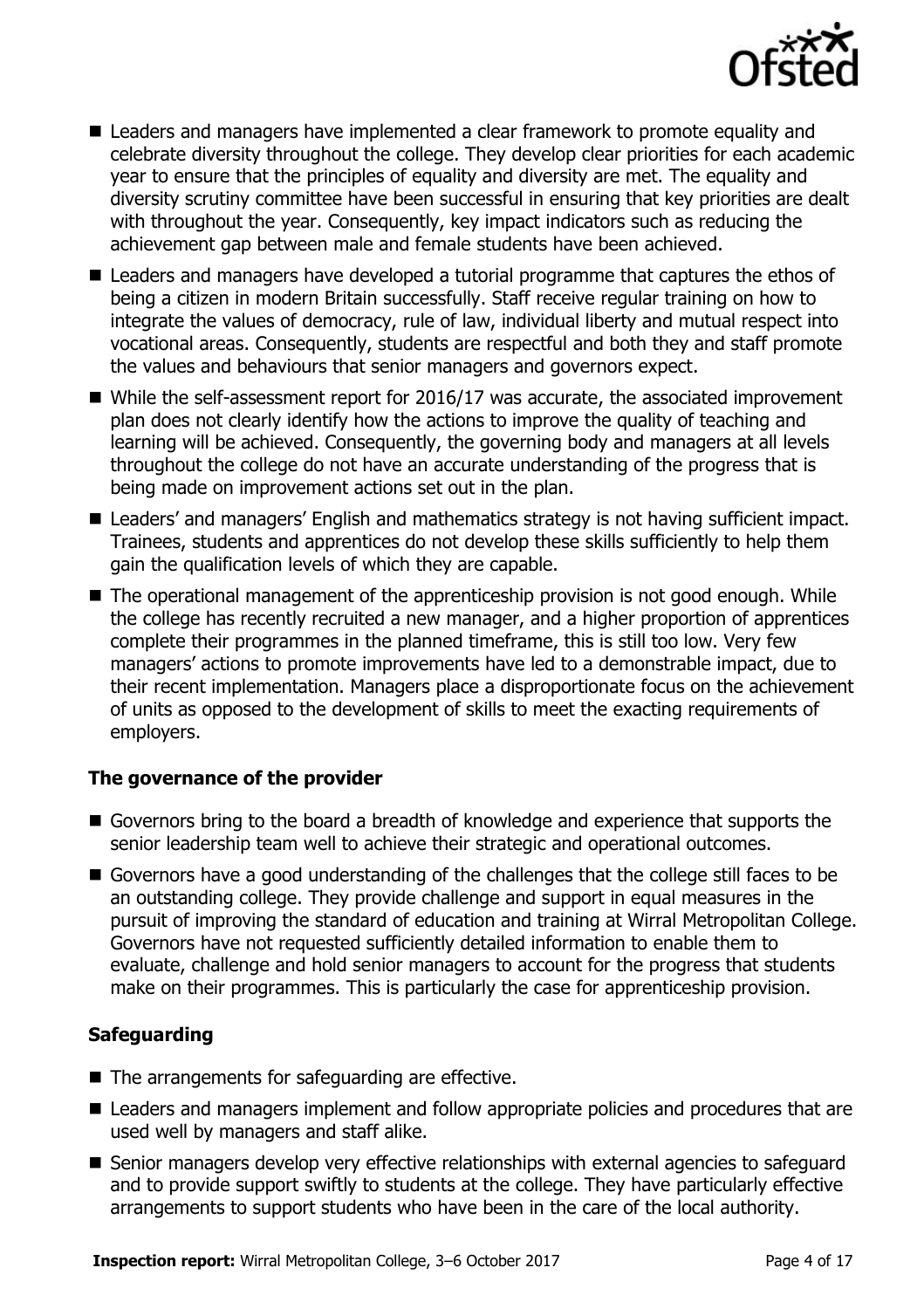

Managers work with a range of agencies and the local authority to put in place very effective support to allow these students to make a seamless transition into college life. Staff provide very helpful advice to the students, and such financial, pastoral and welfare support assists them in making good progress towards their qualifications.

### **Quality of teaching, learning and assessment Good**

- Students, trainees and apprentices make good progress in their lessons. They work enthusiastically and confidently together and develop good technical and practical skills. Students show interest in their lessons and work well with teachers and their peers. Their behaviour in lessons is very good.
- In the majority of lessons, teachers use their subject knowledge and experience skilfully to develop students' vocational and personal skills. For example, students on painting and decorating courses, in partnership with the local council, develop skills that are needed to renovate buildings of important heritage to the area.
- Managers and staff assess students' additional support needs very effectively to ensure that support is in place for the large majority of students at the start of their course. Teachers work well with learning support assistants, particularly in practical lessons, so that students with additional support needs make good progress and achieve their qualifications at least as well as their peers.
- Since the previous inspection, teachers and managers have significantly improved their checks on students' progress. Students at risk of not completing their studies successfully are identified quickly and monitored carefully. Staff put actions in place to help them catch up. As a result, a higher proportion of students now stay on their courses and achieve their qualifications.
- The majority of teachers assess students' work thoroughly. They provide detailed feedback so that students know what they need to do to improve. However, for a small minority of students, teachers do not check that they act on this guidance. As a result, these students do not improve their work. In a minority of assessed work teachers do not consistently correct spelling and grammatical errors. As a result, too many students do not improve their written English skills well enough.
- The college 'virtual learning campus' enables students to extend their learning outside the classroom. For example, teachers in motor-vehicle studies put mathematical tasks on the virtual mobile application each morning, for students to complete while they are travelling to college. Teachers provide additional course materials and activities to extend learning for the most able students and to support learning for those students struggling with their work. These additional materials enable students to learn when they are unable to attend college.
- Students and apprentices show a good understanding of democracy, the rule of law, individual liberty and the importance of mutual respect and valuing diversity. They understand how these relate to life in modern Britain. For example, students in art and design participate in a 'Modern Britain' project in which they research issues such as eating disorders and domestic violence. They make good use of their knowledge and skills to represent these issues in the form of a sculptured garment.
- In a minority of vocational lessons, teachers do not make good use of the information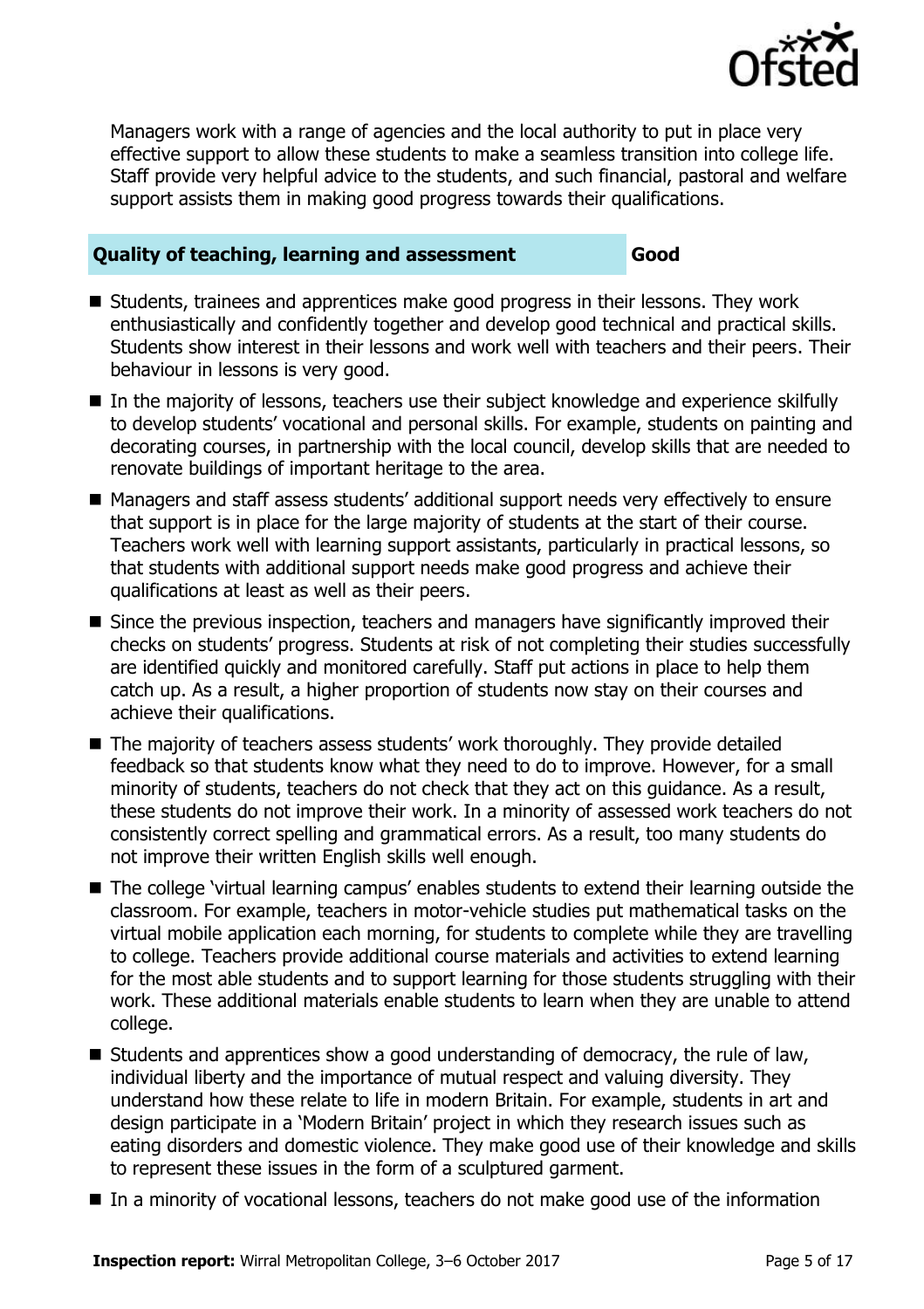

about students' starting points well enough to develop learning activities that meet each student's needs. As a result, a minority of students are not sufficiently challenged or do not have enough time to reflect and be confident in their learning.

- In the majority of vocational lessons, teachers do not extend learners' English and mathematical skills adequately. Teachers do not use the information routinely on students' English and mathematical skills to plan lessons. Consequently, students do not make the progress of which they are capable in these subjects.
- Teachers' and assessors' feedback to apprentices is not clear enough. Apprentices do not always know what they need to do to improve their work and progress. Progress reviews for apprentices are not sufficiently accurate or informative to ensure that they are aware of the progress they are making. Apprentices are not well supported by teachers and assessors to develop their English further.

#### **Personal development, behaviour and welfare Good**

- Staff provide good support for students' well-being and welfare. They work with external agencies to provide information on a range of topics such as homelessness, alcohol abuse and sexual health. They offer students free breakfasts and support with travel costs. As a result, students attend more regularly and stay at college.
- The majority of students are punctual to lessons and attend vocational sessions regularly. Students' attendance at mathematics and English sessions is too low. For younger students this has an impact on their ability to develop these skills well enough to pass their qualifications.
- Students enthusiastically participate in a range of activities to develop their personal, social and employability skills. For example, the 'apprentice challenge' requires students to complete a project on various topics. They work as a team to manage the project, produce a video and present their findings. As a result, they improve their team-working, research and presentation skills.
- Students participate in a wide range of visits, trips, competitions and live projects that relate well to their vocational course. For example, business studies students visit the law courts to observe a court in session. Students on public services courses receive guest speakers from the police and army. This helps students make informed choices about their future career plans.
- Students demonstrate very good behaviour in college with each other and staff. They work cooperatively and exhibit the values of respect and tolerance that underpin the culture and values of the college.
- Students benefit from the links that the college has with the local youth activity centre. They are introduced to a range of sport and recreational activities such as boxing, gym, tennis and crafts. Students participate in the wide range of activities offered to them outside of their vocational courses. For example, they attend the robotics club, where they gain an insight into aspects of engineering technology.
- Careers guidance is good. Students wanting to progress to higher education visit university open days and UCAS events to inform them of the options available to them. Students progressing to higher-level courses within the college take part in taster days to support transition. As a result, a higher proportion of students stayed on their courses in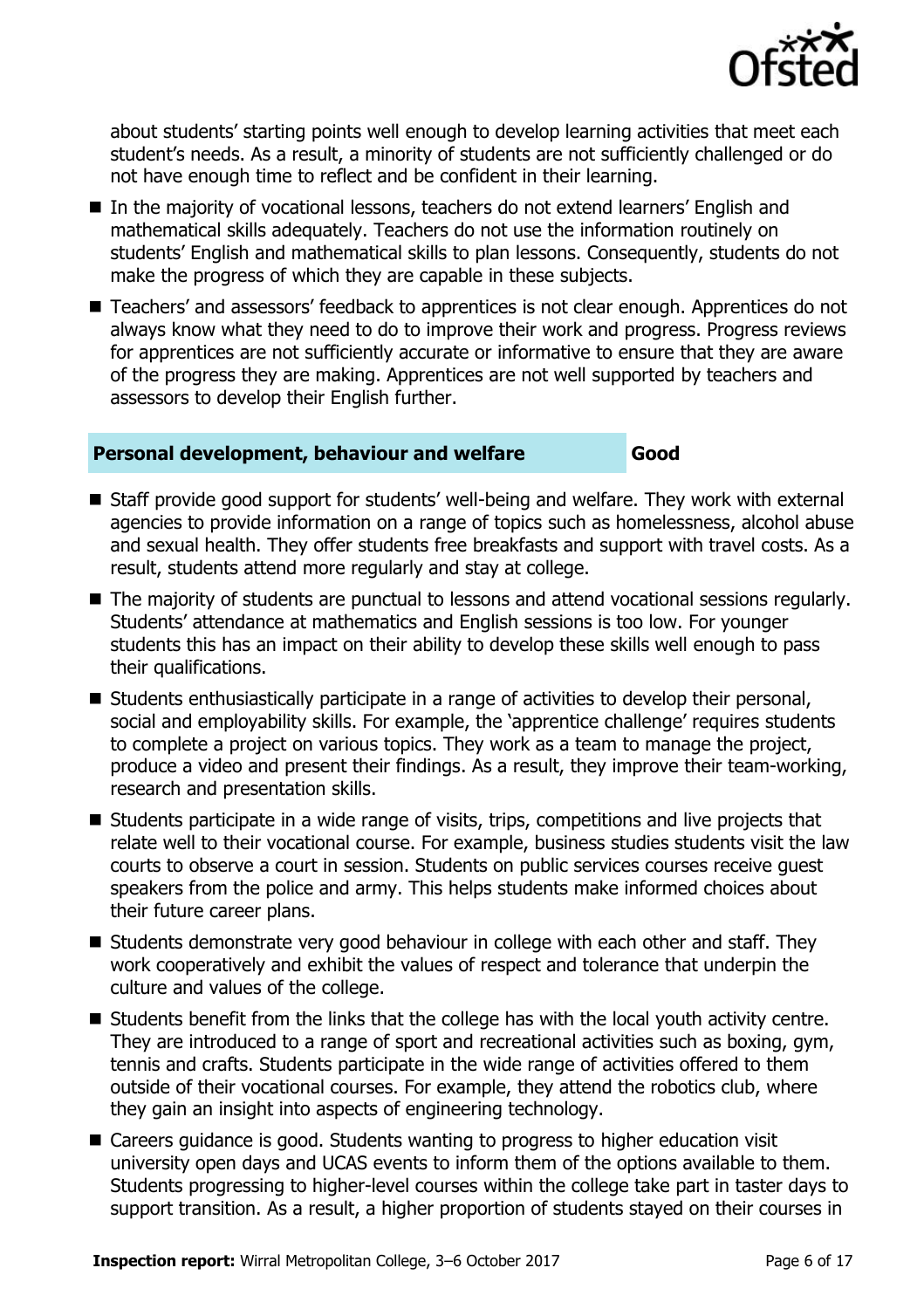

2016/17 compared to 2015/16.

- The college works with a range of high-quality local employers. Students benefit from well-planned work experience and work-related activities linked to their course. They demonstrate a good understanding of the behaviours and attitudes required for the workplace.
- **E** Students and apprentices feel safe. They know how to raise any concerns for their safety or well-being. They know how to keep themselves safe from risks associated with the internet. For example, students talk confidently about the dangers and risks of putting information and images on social media. However, not all students and apprentices have a sufficient understanding of the risks associated with radicalisation and extremism.

#### **Outcomes for learners Good**

- Leaders and managers have reversed the decline in students' performance on 16 to 19 study programmes. Since the previous inspection, leaders and managers have successfully implemented changes that have resulted in stronger performance management and staff development linked to weaknesses in teachers' performance. This has a positive impact on students' outcomes and, consequently, the majority of students now make good progress on their courses.
- The proportion of students on 16 to 19 study programmes who achieved their qualifications in 2016/17, according to college data, improved significantly and is now above that of similar providers. The majority of students make very good progress in developing their practical skills and produce written work of a good standard. However, the most able students, in particular those on level 3 programmes, do not always make the progress of which they are capable from their starting points.
- While qualification achievements for students on study programmes in mathematics and English has improved, students' progress in these important subjects is too slow, particularly in English. The proportion of students achieving GCSE mathematics and English A\* to C and 9 to 4 grades, although improved in 2016/17, is too low and requires improvement.
- Adult students make good progress. Adult students' achievement rates have improved over a three-year period and are high. They make good progress in developing their mathematics and English skills. Students' achievement of functional skills qualifications in mathematics and English has increased and is high. Although more students obtained higher grades in GCSE English and mathematics in 2016/17 than in 2015/16, the proportion of these is still too low.
- $\blacksquare$  The proportion of apprentices who were successful on their programmes in 2016/17 improved across all age groups. However, too many apprentices aged 16 to 18 did not complete by their planned end dates. Improvement has not been consistent in all sector areas. For example, achievement declined in accountancy, agriculture, education, leisure and travel and manufacturing. Managers have not yet implemented rigorous systems to monitor the progress of all apprentices. Consequently, they cannot ensure effective actions to improve the pace of progress for all apprentices.
- The vast majority of students for whom the college receives high-needs funding make exceptional progress. The standard of students' work is very high. They all develop skills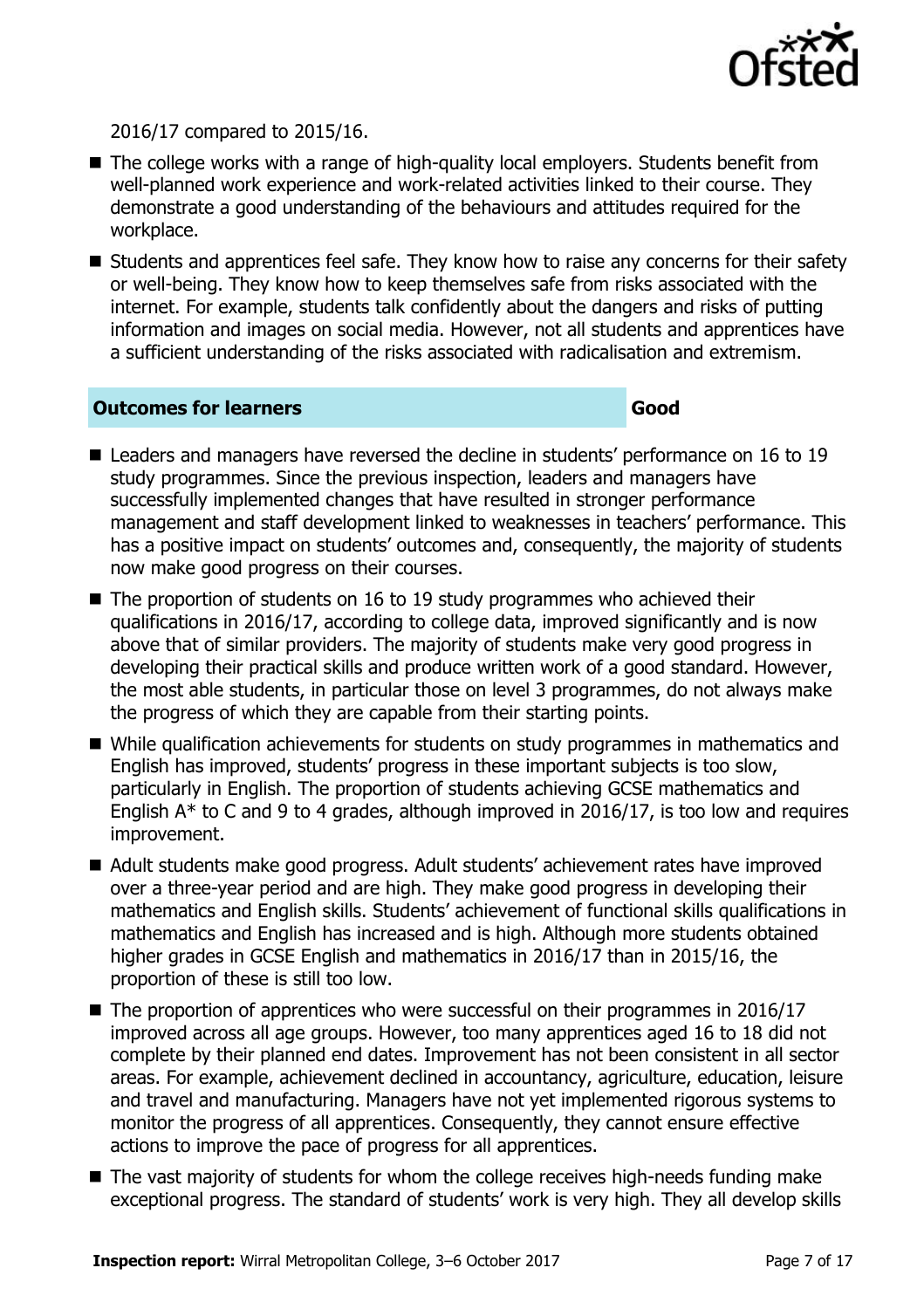

that enable them to progress to further study or gain greater independence.

- Leaders and managers have closed the gap that existed at the previous inspection in the achievement of male and female students. The majority of students are from areas of high deprivation. Leaders and staff recognise this and provide highly effective support to help them achieve their qualifications. Students in receipt of free school meals or who have been in the care of local authority achieve as well as their peers and in some cases slightly better.
- The vast majority of students progress to positive destinations. The majority of students progress to a higher-level programme, apprenticeships or employment.

# **Types of provision**

#### **16 to 19 study programmes Good**

- Currently, there are approximately 1,800 students on vocational 16 to 19 study programmes. Programmes cover a wide range of subjects from entry level to level 3. In 2016/17, qualification achievement rates improved significantly.
- Leaders' and managers' planning and management of study programmes is good. They successfully implement the requirements of 16 to 19 study programme. Leaders and staff have high expectations of students. Since the previous inspection leaders and managers have implemented well-conceived improvement strategies that have resulted in improved attendance, retention and achievement.
- The majority of students make good progress. Teachers use their specialist vocational experience to make learning relevant and interesting. They link theoretical and practical lessons to industrial standards in excellent learning environments. As a result, students develop good technical knowledge and practical skills. For example, students studying motor-vehicle maintenance are able to explain confidently how to diagnose and correct defective steering columns.
- Teachers check the progress of students carefully. When students are at risk of falling behind in their studies, teachers take swift action and put support in place to help them to catch up quickly. Consequently, the vast majority of students now achieve their qualifications and progress to further education, training or employment.
- Students develop excellent skills to prepare them for the workplace. The college has very good links with local employers. As a result, the majority of students benefit from relevant work-related experience and placements that prepare them successfully for employment. For example, travel and tourism students spend two weeks in Malta working alongside industrial professionals. Catering students gain experience by providing external catering services for events at a local racecourse. These experiences help students gain an understanding of working in their chosen vocational subject and producing work to industrial standards.
- Students attend college regularly and are punctual to lessons. However, attendance and punctuality at English and mathematics lessons are not yet high enough. This impedes the development of students' knowledge and skills in these subjects.
- Students' behaviour in college is excellent. Teachers help students to develop skills that prepare them for life in modern Britain. For example, sports-science students create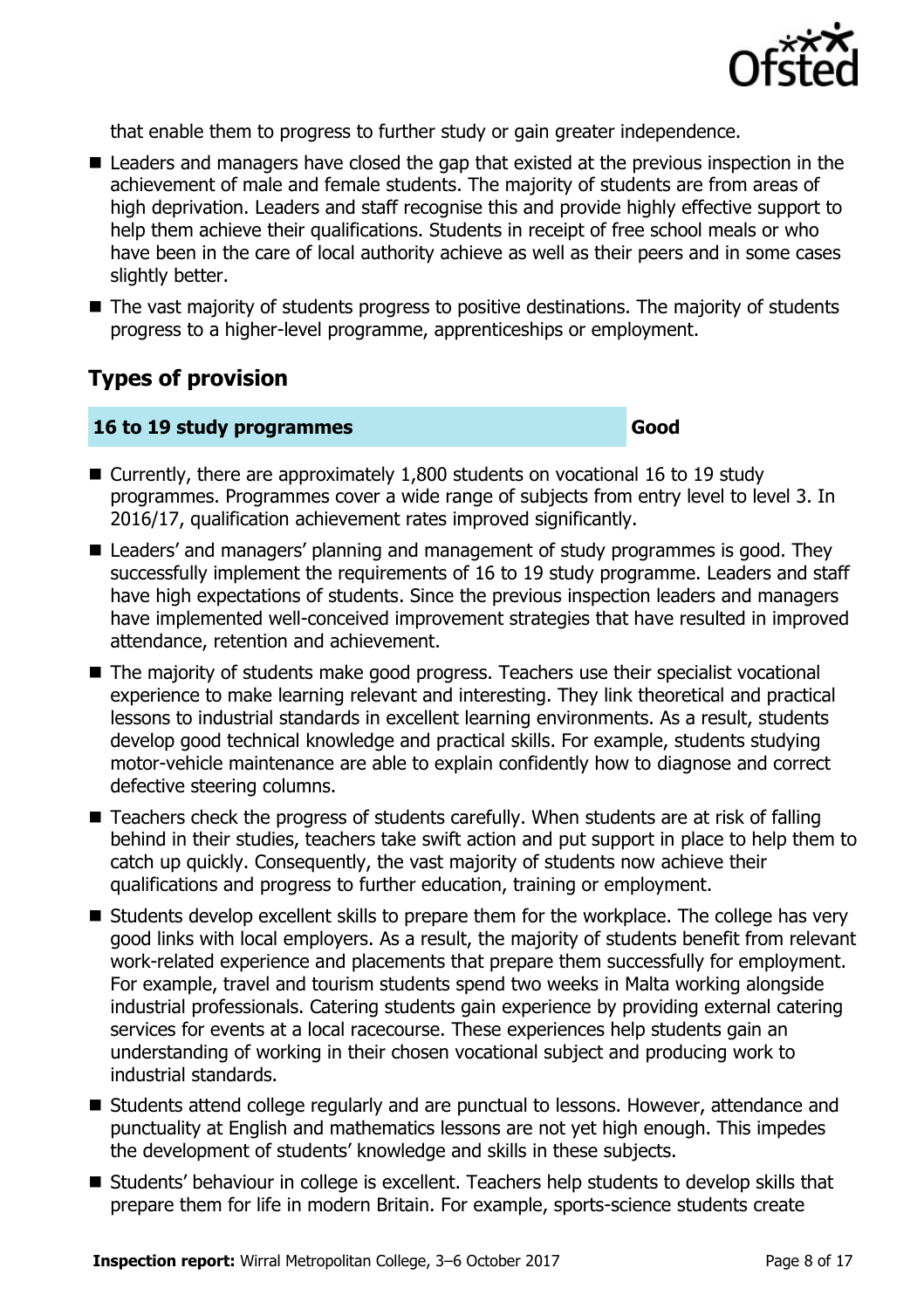

packages to address clients' poor posture and give careful consideration to their cultural and religious beliefs.

- $\blacksquare$  Students feel safe in college and know how to raise any concerns they have. They demonstrate healthy and safe working practices in lessons.
- Students benefit from good information, advice and guidance. Staff guide students onto appropriate courses that build upon their prior attainment. As a result, more students now stay on their courses. Staff plan careers guidance carefully. As a result, a significant majority of students progress onto higher-level courses, into apprenticeships or gain employment.
- In a minority of lessons teachers do not set sufficiently challenging work for all students. This results in the most able students not making the progress of which they are capable. This is particularly the case for students studying courses at level 3.
- $\blacksquare$  The number of students achieving GCSE grades 9 to 4 or  $A^*$  to C in English and mathematics requires improvement. While achievement in mathematics functional skills has improved and is now good, achievement in English functional skills is too low.

### **Adult learning programmes Good**

- The college has approximately 2,000 students on adult learning programmes. Most students study part time. Students study courses from pre-entry level to level 5. There are a range of courses, including access to higher education, English and mathematics, English for speakers of other languages (ESOL) and a wide range of vocational subjects. The largest curriculum areas are access to higher education, ESOL and hair and beauty.
- Managers work very effectively with a range of external organisations, including the National Health Service, local hospitals and higher-education institutions, to design and review many of the adult learning courses. They ensure that the adult learning courses are very responsive to local, regional and national priorities. Managers also make sure that the courses meet successfully the needs of students who hope to gain employment or an apprenticeship, go to university or continue studying in further education.
- Teachers are committed to ensuring that students succeed. They have good subject knowledge and they engage students in learning very effectively. Students work enthusiastically, particularly on practical activities.
- Students are highly motivated and their behaviour is very good. They know their education and training will help them immeasurably in their personal and working lives. For example, many students on the ESOL courses want to become proficient in English so they can integrate more successfully with English speakers in their local communities and improve their employment prospects.
- Students enjoy their learning and are keen to make good progress. For instance, students on a two-term hairdressing course who are working towards a level 1 qualification practise pin-curling and setting techniques, and learn how to deal with customers politely and professionally. Students on an access to higher education course in nursing and allied health studies researched enthusiastically and presented convincingly to their peers the dangers of alcohol consumption and substance misuse.
- Managers and teachers check students' progress much more closely than they did at the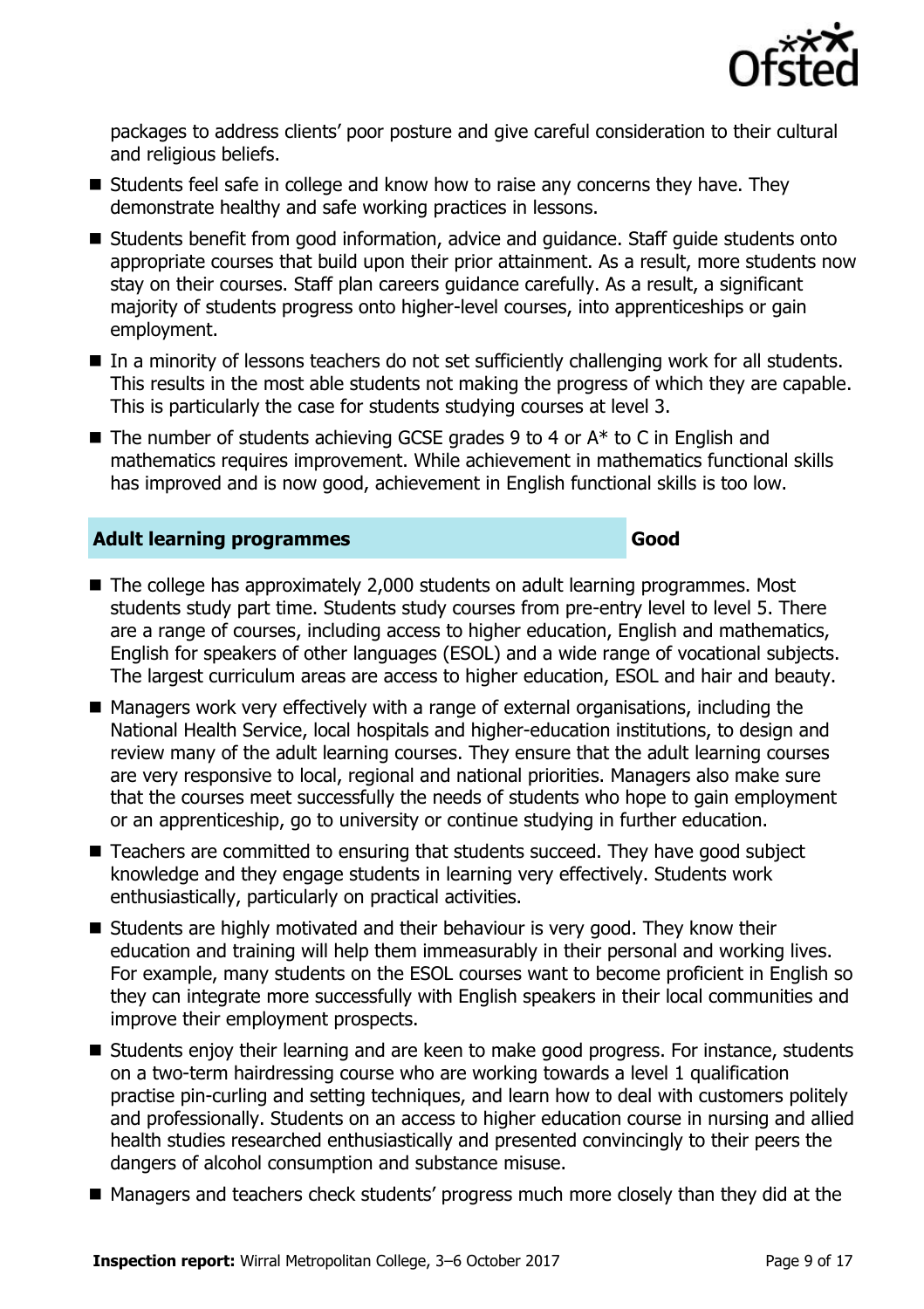

last inspection. They take swift action to help students who fall behind to catch up, make progress and achieve. Since the last inspection, students' attendance has improved and is now good. Retention has also improved and is high.

- As a result of their learning, students become more self-confident and self-assured. They increase their knowledge, skills and understanding and become more independent. Many students have a good awareness of the importance of democracy, the rule of law, individual liberty and respect for, and tolerance of, those with different faiths and beliefs. Levels of mutual respect among students and staff are very good. Students feel safe, and are safe, in college.
- Teachers have high expectations of students. Through their teaching, they promote equality of opportunity very actively and accept diversity readily. Teachers make sure that there is a good range of learning resources on the virtual learning environment for students to use to consolidate and extend their knowledge and understanding. However, students do not always have sufficient access to resources in their classes to facilitate individual learning.
- Adult students' achievement rates have improved over the past three vears and are now high. However, although the proportion of learners who obtained higher grades in GCSE English and mathematics in 2016/17 was higher than in 2015/16, it is still too low.
- Students receive good information, advice and guidance about job opportunities, degree programmes and follow-on courses. A high proportion of students progress very successfully when they have completed their adult learning course. In 2016/17, a very large majority of students obtained employment, moved into higher education, obtained an apprenticeship or continued to study in further education.
- Although progress has been made since the previous inspection, teachers still do not consider students' individual needs and abilities sufficiently when planning lessons and designing learning activities. Learning is not matched precisely enough to students' individual needs. Consequently, a minority of the most able learners do not make the rapid progress of which they are capable while those who need more time to consolidate their learning do not always have it. Teachers' questioning techniques are not routinely effective in finding out what students have learned and in checking the accuracy of their knowledge and understanding.
- Most students benefit from teachers' helpful comments and written feedback on their work. However, teachers do not give enough attention to improving all students' English knowledge, skills and understanding, especially in access to higher education and vocational courses. Often, students' written work contains uncorrected grammatical, spelling and punctuation errors.

### **Apprenticeships Requires improvement**

- The college offers apprenticeships in a wide range of sectors. Currently there are 760 apprentices. A total of 457 apprentices are on intermediate level, 336 on advanced level and 21 apprentices on higher-level programmes. A small minority of apprentices are studying with subcontractors. Leaders and managers ensure that apprenticeship requirements are fulfilled.
- Leadership and management of the apprenticeship programme requires improvement.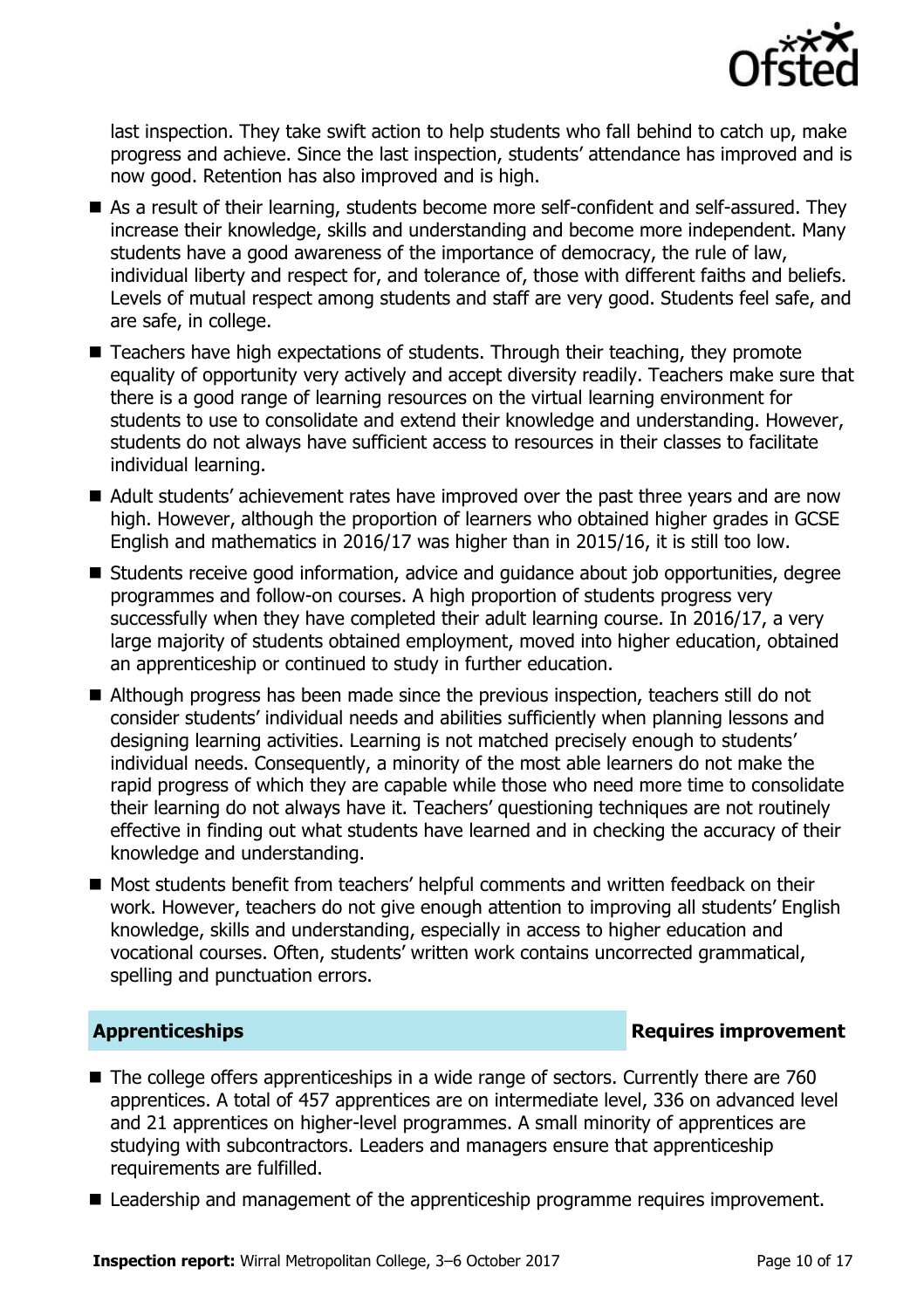

Managers have not yet implemented rigorous systems to check the progress of all apprentices. Leaders do not receive incisive reports to monitor the progress that apprentices make on their course. Consequently, they cannot take swift action to ensure that all apprentices make the progress of which they are capable.

- Too many apprentices do not complete their programmes by the planned end date. College data indicates that in 2016/17, the proportion of apprentices who were successful and completed on time improved significantly. However, the proportion of those aged 16 to 18 who completed on time is too low.
- The new management team recognise many of the weaknesses identified during the inspection. Managers are developing and putting in place new systems and procedures to improve the provision. However, many of the systems and procedures are incomplete and have yet to be fully implemented.
- Teachers and assessors do not identify apprentices' individual needs well enough. They do not always use apprentices' prior vocational and workplace knowledge, skills and experience to plan their learning and skills development. Consequently, apprentices who have worked with their employers for some time do not always develop expertise at the level of which they are capable.
- Assessors visit apprentices frequently. However, they do not review thoroughly enough what apprentices have learned, the skills they have developed and the progress they have made. They do not always set clear action plans to ensure that apprentices know what to do before their next visit. Employers do not routinely contribute to apprentices' learning and to the setting of their developmental targets.
- Assessors place a disproportionate focus on the completion of qualification units as opposed to the development of new skills and knowledge. Consequently, apprentices have insufficient knowledge about their progress and what they need to do to improve further.
- Assessors and teachers do not always provide apprentices with consistently clear feedback on the standard of their work. They pay insufficient attention to their sentence structure or errors in their work. Consequently, apprentices do not always know how to produce work of higher quality or how to improve the standard of their written English.
- The provision meets the career plans of apprentices successfully. Apprentices choose relevant modules that link to the work that they do. As a result, most apprentices are able to make good contributions to their employers' businesses. They become increasingly more self-confident and occupationally competent.
- In practical lessons, teachers and assessors provide good coaching to individual apprentices. They use good demonstrations, for example how to strip the protective shield off a piece of wire, to ensure that apprentices recognise and adopt good industrial practices. Assessors and teachers are successful in ensuring that apprentices have a good understanding of healthy and safe working practices.
- **E** Apprentices who require support to overcome their barriers to learning receive good support from a dedicated team of teachers. However, a minority of employers do not release apprentices to attend lessons regularly and their apprentices' progress is hindered because they do not develop the knowledge, skills and understanding they require.
- Most assessors and teachers use relevant examples to help apprentices to understand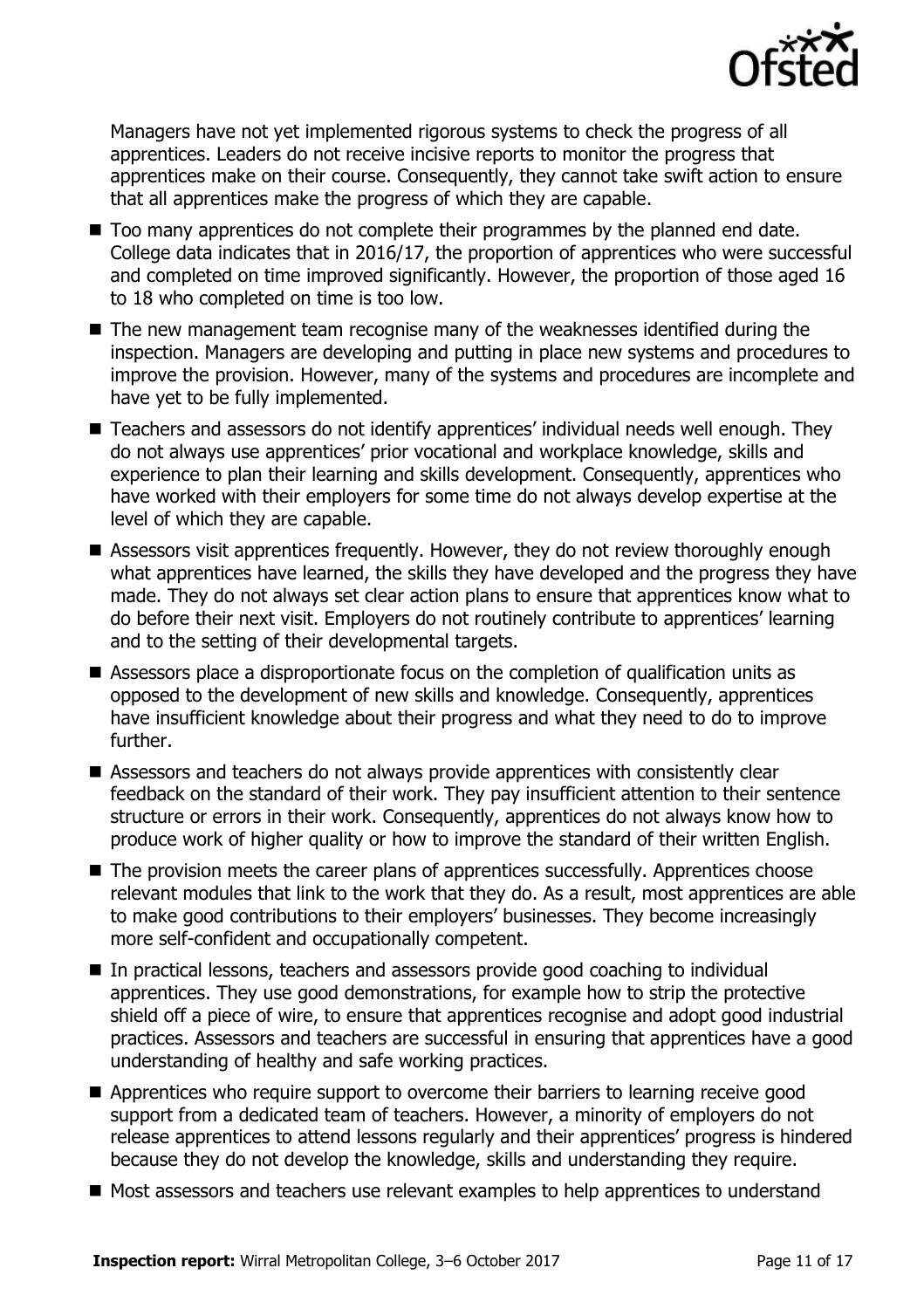

and apply the values that support them to prosper better in their lives and work in modern Britain. For example, they use current affairs topics, such as voting in local elections, to make British values relevant to apprentices' life and work.

## **Traineeships Good**

- There are currently 66 trainees, of which 55 trainees receive their training from a subcontractor. The majority of the subcontractor's trainees work in primary schools, following a teaching-assistant or sports-coaching pathway. The college trainees do not yet have work experience placements. The college works with a wide range of employers, including those in retail, customer service, business administration, ICT, and hospitality and catering, who provide work experience placements.
- Traineeships are carefully planned and managed. Managers work effectively with college staff and the subcontractor's staff to ensure that courses meet the traineeship requirements. They manage the performance of the subcontractor effectively.
- Teachers identify trainees' starting points accurately. They match the skills and knowledge of trainees to the requirements of the job roles. Teachers encourage trainees to identify how they can make improvements to their own knowledge, skills, attitudes and behaviours. For example, trainees preparing for work in education settings identify which skills they need to improve to work in primary schools. These include communicating with children at different stages in their education and keeping children safe.
- Teachers set high expectations for trainees. They help trainees gain a good understanding of their responsibilities. As a result, trainees develop good personal, social and employability skills that prepare them for apprenticeships and employment. For example, trainees are able to describe the consequences if they are persistently late, including loss of pay and employment.
- Managers have a good understanding of the progress trainees make. When trainees do not make the progress that is expected of them, teachers provide additional support and help them to catch up. However, a small minority of the most able trainees make insufficient progress.
- Managers and staff have developed effective links with employers to provide valuable work experience for trainees. Trainees develop relevant knowledge and skills in the workplace that are valued by employers. For example, all trainees placed with a fast food chain gained full-time positions and a trainee in social media progressed to an apprenticeship with a media and marketing company.
- Trainees benefit from good information, advice, guidance and preparation for the workplace. Staff help trainees to develop the skills that are specific to the sector they will work in, such as the skills required when working with children who have learning difficulties and/or disabilities. The vast majority of trainees progress to apprenticeships or employment.
- Trainees feel safe in their placements. Their behaviour is good and they are very respectful. They know what to do and whom to speak to if they have any concerns or issues.
- In a small minority of lessons, teachers do not encourage trainees to develop their English skills. For example, when trainees do not understand the meaning of a word they are not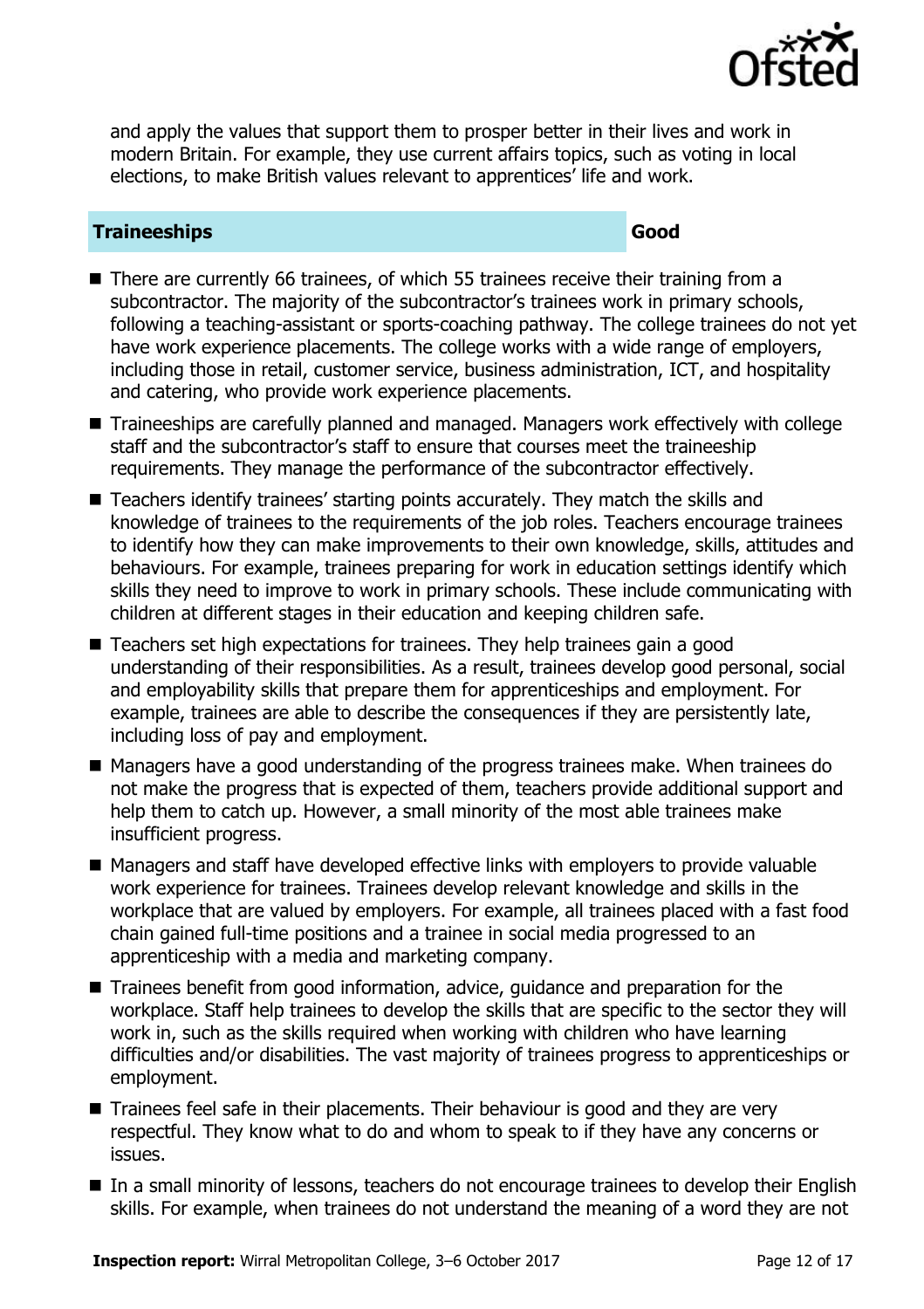

encouraged to find out for themselves using the available resources such as dictionaries. The majority of trainees make slow progress in English. Too few trainees achieve their qualifications in English and mathematics.

■ In a minority of sessions, teachers do not check trainees' current understanding sufficiently before moving to the next topic. For example, teachers' questioning tends to be superficial. It does not allow trainees to expand on their knowledge and show what they have learned. Consequently, trainees are unable to demonstrate their deeper knowledge.

#### **Provision for learners with high needs** *Outstanding*

- The college currently receives high needs funding for 136 students. The majority of students follow specialist learning programmes. Twenty students on supported internships are placed with local employers. The remainder of the students are enrolled on a wide range of vocational courses.
- Leaders, managers and governors have very high aspirations for students. They use highneeds funding very effectively to provide challenging and highly effective individualised programmes. These build on students' prior attainment and prepare them for future employment and greater independence in their everyday lives. Students make exceptional progress, increasing their independence, self-assurance, self-confidence and readiness for work.
- Managers and staff have designed an excellent range of courses to meet the specific needs of all the students. Students develop employability and independence skills very successfully in a wide variety of realistic settings. These include motor-vehicle workshops, an animal care centre and the college café.
- Assessment of students' starting points is very thorough. Teachers work with school staff, the local authority and therapy specialists to prepare detailed personalised learning and support plans. Teachers set students challenging and realistic targets.
- Managers and staff work closely with local schools, the local authority and other agencies to ensure highly effective transition arrangements that support students in meeting their needs to attend college. Students' attendance is very high and they are punctual to their lessons.
- Staff provide students with support that is highly specialised and tailored to meet their individual needs. As a result, almost all students make exceptional progress in their learning, enjoy their courses and succeed. All students progress to destinations that enable them make further progress. The vast majority progress to courses at a higher level.
- Teachers plan lessons carefully to meet students' individual needs. They provide a wide range of specialist resources to support students. For example, in one lesson students used a range of communication aids, tablets, electronic switches, standing frames and adapted kitchen equipment. Students use programming skills, for example to programme electronic audio switches that the whole class use in their activities.
- Teachers provide excellent support to help students develop their English and mathematical skills. They ensure that these skills are integrated into students' learning. Consequently, students develop these skills very effectively in realistic contexts that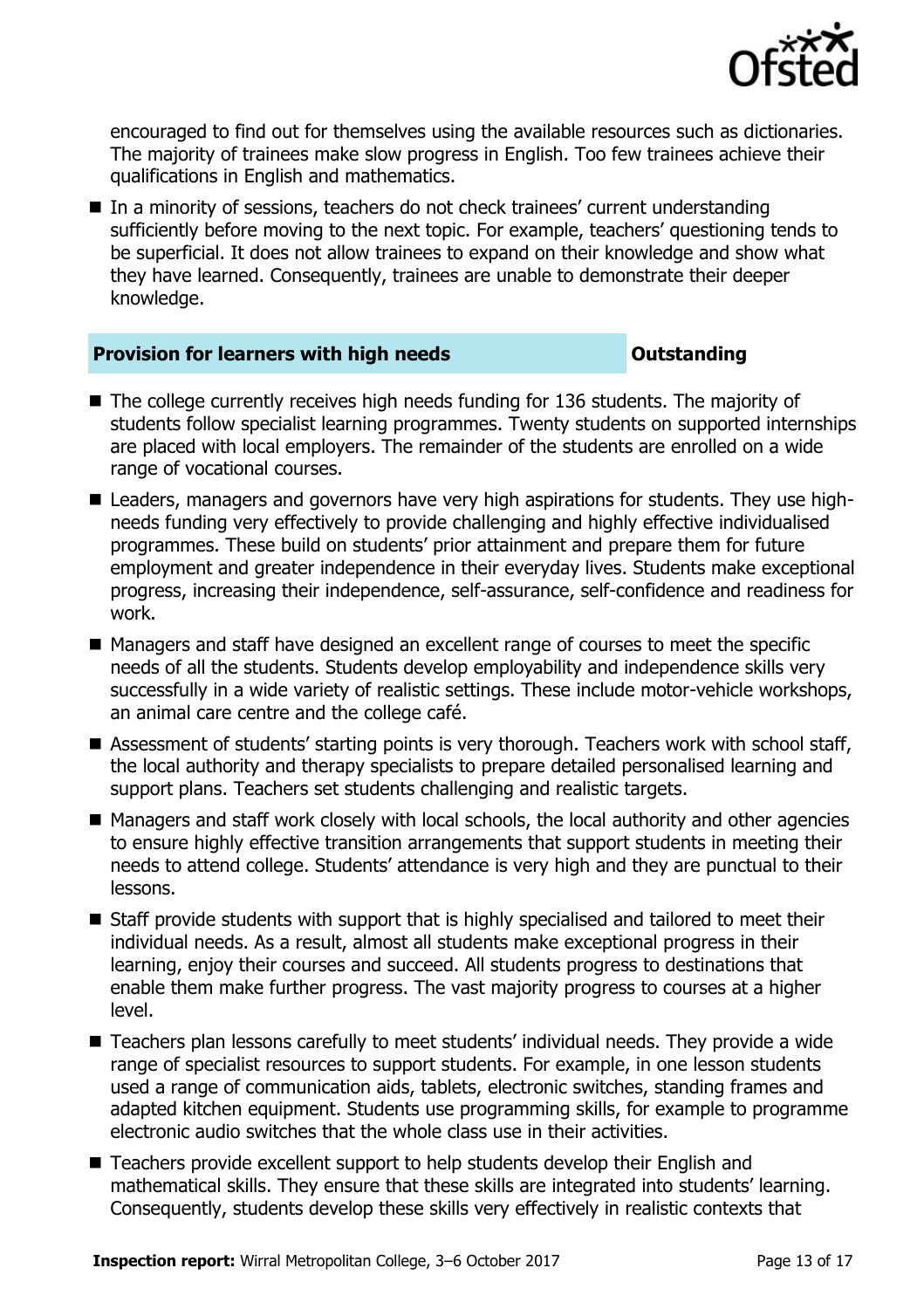![](_page_13_Picture_0.jpeg)

enable them to use English and mathematics in conjunction with their vocational subjects.

- All students benefit from work experience or supported internships. They make outstanding progress in improving their personal, social and employability skills further from the wide variety of work placements, including working in the college café and exploring mini-enterprises in the nearby Pyramid Gallery. For example, students working in the college café demonstrate high standards of food hygiene in the kitchen. They are aware of the risks of cross-contamination and the need to use separate preparation surfaces for different food groups.
- The behaviour of students is exemplary. They are respectful and polite. Staff provide students with highly effective strategies to manage their anxiety, including 'time out' and 'quiet time'. As a result, students improve their self-esteem and a belief in themselves. In lessons on British values students demonstrate a very good understanding of the importance of mutual respect and life in modern Britain.
- Teachers and staff check students' progress very carefully. Feedback is extremely thorough and detailed. It helps students to improve their knowledge, skills and understanding and to aim higher. For a small minority of students, targets set for personal development are not sufficiently detailed and precise and, as a result, they do not always make the progress they could.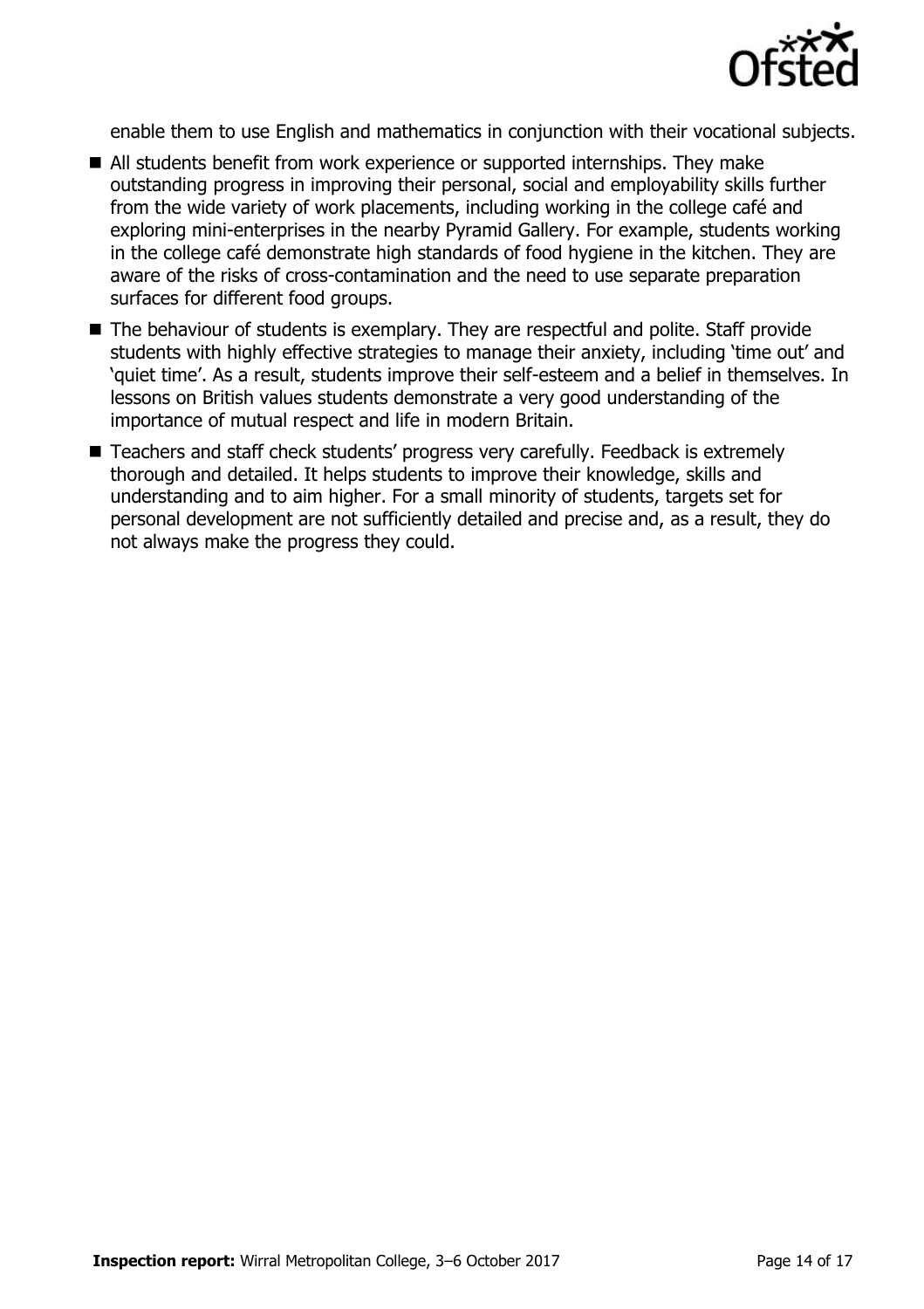![](_page_14_Picture_0.jpeg)

# **Provider details**

| Unique reference number                                                       | 130493                            |
|-------------------------------------------------------------------------------|-----------------------------------|
| Type of provider                                                              | General further education college |
| Age range of learners                                                         | $16+$                             |
| Approximate number of all<br>learners over the previous full<br>contract year | 7,690                             |
| Principal/CEO                                                                 | Sue Higginson                     |
| Telephone number                                                              | 0151 551 7777                     |
| Website                                                                       | www.wmc.ac.uk                     |

# **Provider information at the time of the inspection**

| Main course or learning<br>programme level                                                      | Level 1<br>or below                                                  |     | Level 2 |                    | Level 3       |           | Level 4<br>or above |       |
|-------------------------------------------------------------------------------------------------|----------------------------------------------------------------------|-----|---------|--------------------|---------------|-----------|---------------------|-------|
| Total number of learners<br>(excluding apprenticeships)                                         | $16 - 18$ 19+                                                        |     |         | $16 - 18$ 19+      | $16 - 18$ 19+ |           | $16 - 18$           | $19+$ |
|                                                                                                 | 407                                                                  | 423 | 743     | 753                | 512           | 570       | 17                  | 156   |
| Number of apprentices by<br>apprenticeship level and age                                        | Intermediate                                                         |     |         | Advanced<br>Higher |               |           |                     |       |
|                                                                                                 | $16 - 18$                                                            |     | $19+$   | $16 - 18$          | $19+$         | $16 - 18$ |                     | $19+$ |
|                                                                                                 | 150                                                                  |     | 307     | 45                 | 291           | 2         |                     | 27    |
| Number of traineeships                                                                          | $16 - 19$                                                            |     |         | $19+$              |               | Total     |                     |       |
|                                                                                                 |                                                                      | 10  |         |                    | 55            |           | 65                  |       |
| Number of learners aged 14 to<br>16                                                             | $\overline{0}$                                                       |     |         |                    |               |           |                     |       |
| Number of learners for which<br>the provider receives high-<br>needs funding                    | 136                                                                  |     |         |                    |               |           |                     |       |
| At the time of inspection, the<br>provider contracts with the<br>following main subcontractors: | <b>J M Education Limited</b><br>Merseyside Fire and Rescue Authority |     |         |                    |               |           |                     |       |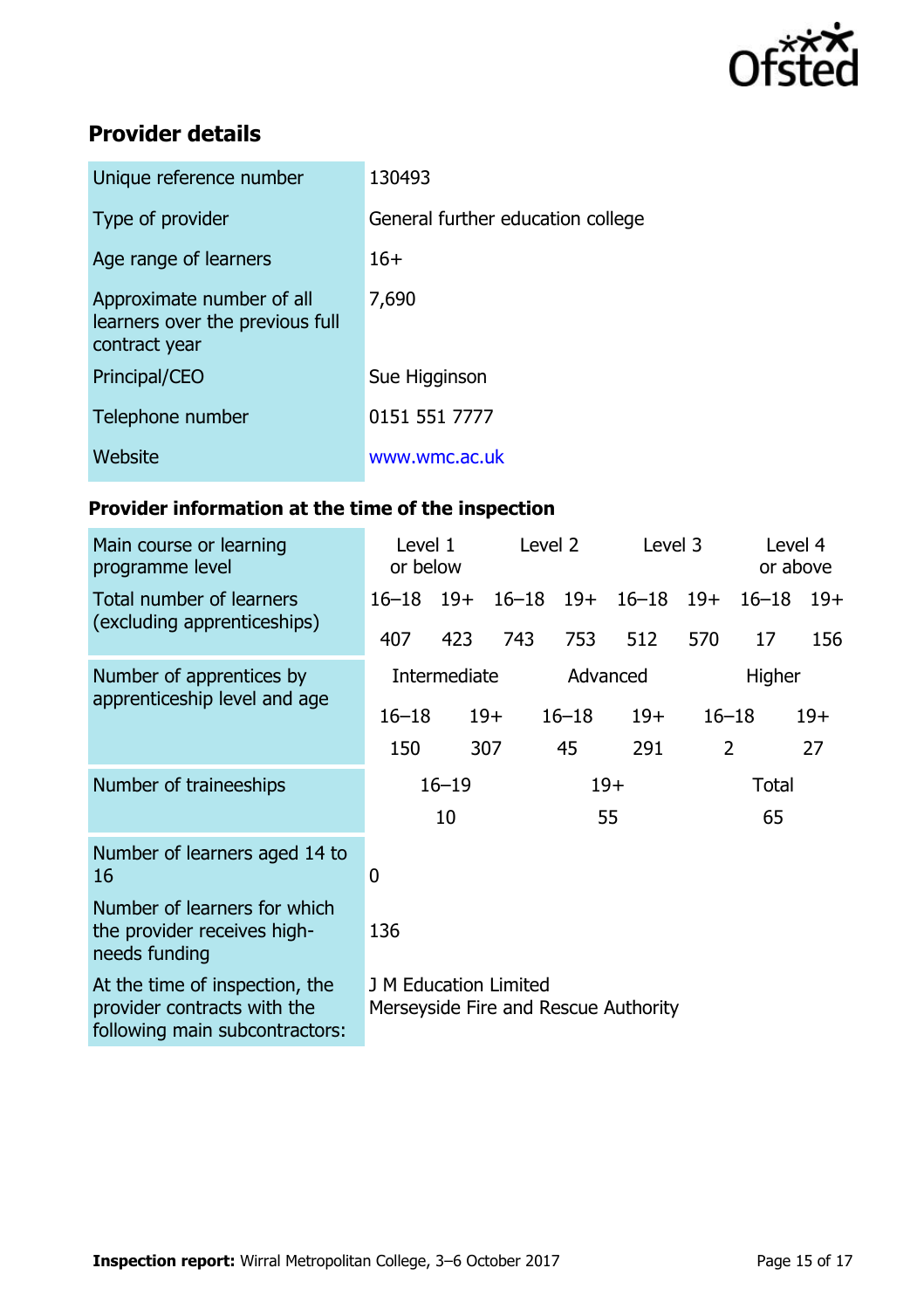![](_page_15_Picture_0.jpeg)

# **Information about this inspection**

The inspection team was assisted by the vice-principal, as nominee. Inspectors took account of the college's most recent self-assessment report and development plans, and the previous inspection report. Inspectors used group and individual interviews, telephone calls and online questionnaires to gather the views of learners and employers; these views are reflected within the report. They observed learning sessions, assessments and progress reviews. The inspection took into account all relevant provision at the college.

#### **Inspection team**

| Elaine Price, lead inspector | Her Majesty's Inspector |
|------------------------------|-------------------------|
| <b>Paul Cocker</b>           | Her Majesty's Inspector |
| <b>Thomas Fay</b>            | Ofsted Inspector        |
| Maggie Thompson              | Ofsted Inspector        |
| Shahram Safavi               | Her Majesty's Inspector |
| Ken Fisher                   | Ofsted Inspector        |
| Joanne Roulstone             | Ofsted Inspector        |
| Jonny Wright                 | Ofsted Inspector        |
| Kathy Passant                | Ofsted Inspector        |